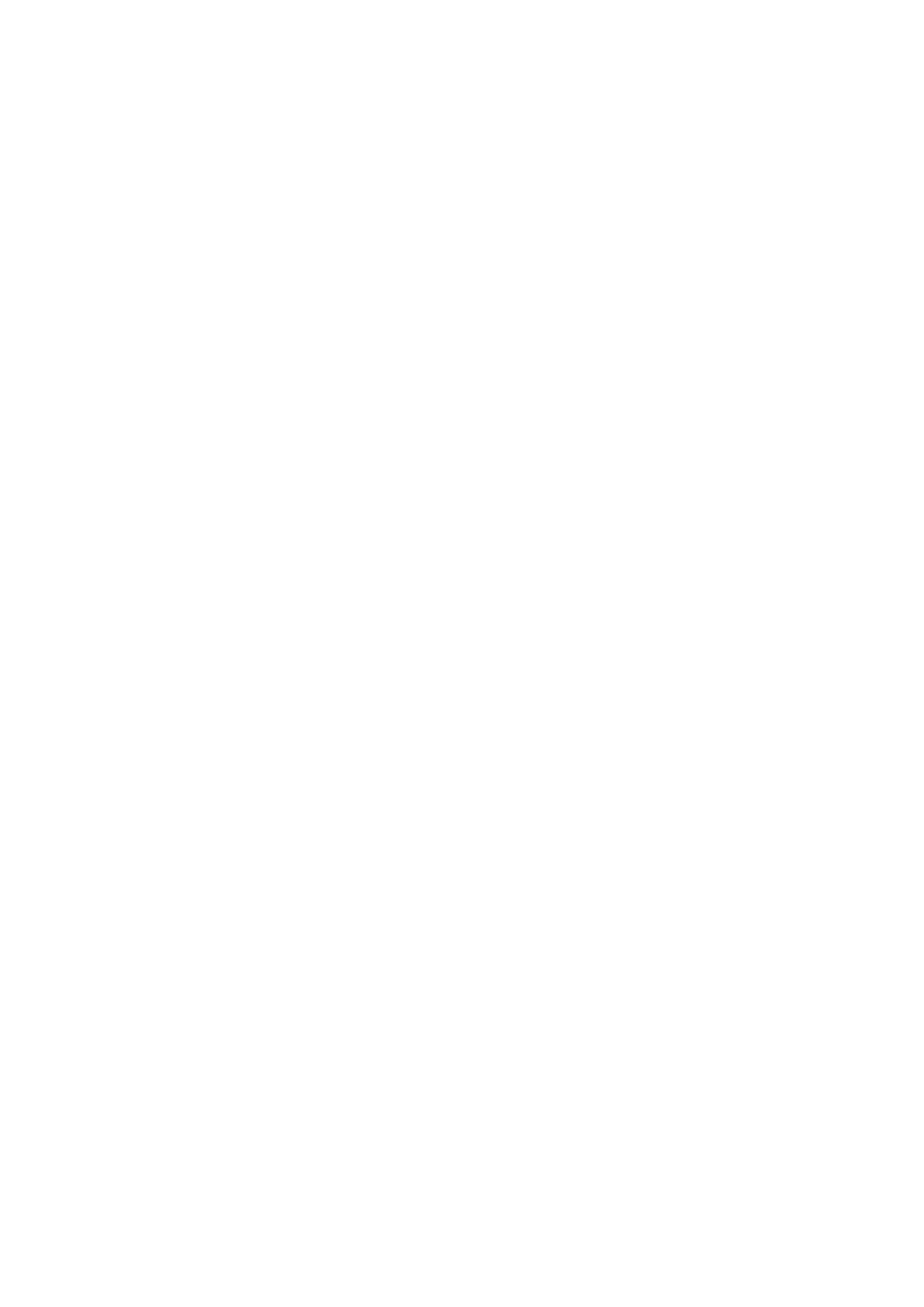## Content 目录

| 1.   |  |
|------|--|
| 2.   |  |
| 2.1. |  |
| 2.2. |  |
| 2.3. |  |
| 2.4. |  |
| 3.   |  |
| 3.1. |  |
| 3.2. |  |
| 3.3. |  |
| 3.4. |  |
| 4.   |  |
| 4.1. |  |
| 4.2. |  |
| 4.3. |  |
| 4.4. |  |
| 5.   |  |
| 6.   |  |
| 6.1. |  |
| 6.2. |  |
| 6.3. |  |
| 7.   |  |
| 7.1. |  |
| 7.2. |  |
| 7.3. |  |
| 7.4. |  |
| 8.   |  |
| 9.   |  |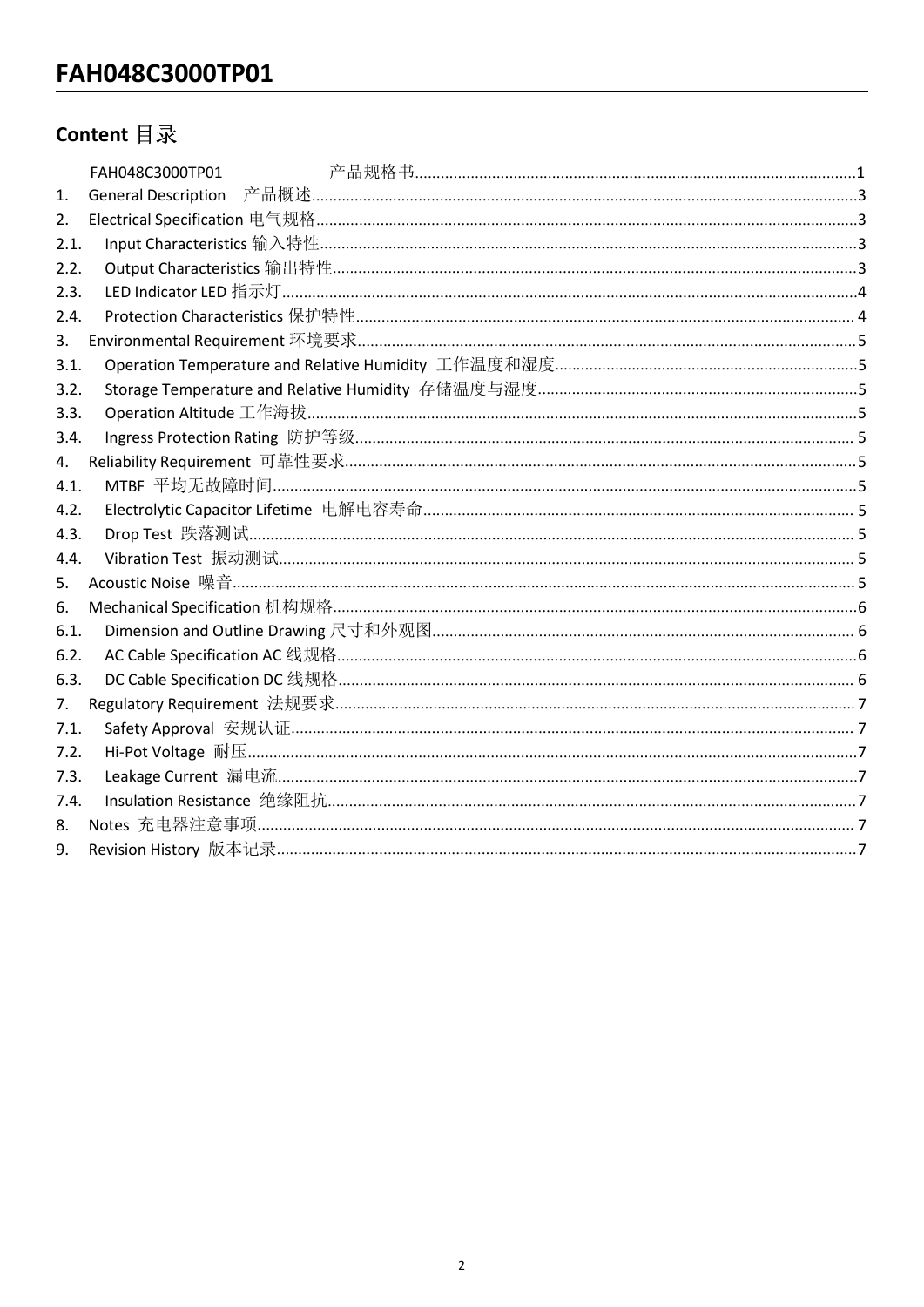FAH048C3000TP01<br>1. General Description 产品概述<br>This specification describes the performance characteristics of a 164W, CCCV output Li-ion ba<br>suitable for 13S 48V battery pack and the maximum charging current is 3A.<br>本规格书描述了一 This specification describes the performance characteristics of a 164W, CCCV output Li-ion battery charger, which is FAH048C3000TP01<br>1. General Description 产品概述<br>This specification describes the performance characteristics of a 164W, CCCV output Li-ion battery charger, which is<br>suitable for 13S 48V battery pack and the maximum charging FAH048C3000TP01<br>
1. General Description 产品概述<br>
This specification describes the performance characteristics of a 164W, CCCV output Li-ion batter<br>
suitable for 135 48V battery pack and the maximum charging current is 3A.<br>

| <b>FAH048C3000TP01</b>                                                                                                                                                                                                                                                        |                  |                  |              |                                                                                 |
|-------------------------------------------------------------------------------------------------------------------------------------------------------------------------------------------------------------------------------------------------------------------------------|------------------|------------------|--------------|---------------------------------------------------------------------------------|
| 1. General Description 产品概述                                                                                                                                                                                                                                                   |                  |                  |              |                                                                                 |
| This specification describes the performance characteristics of a 164W, CCCV output Li-ion battery charger, which is<br>suitable for 13S 48V battery pack and the maximum charging current is 3A.<br>本规格书描述了一款功率 164W, 恒压恒流输出的锂电池充电器的具体规格, 其适用于 13 串 48V 电池组, 最<br>大充电电流为 3A。 |                  |                  |              |                                                                                 |
| 2. Electrical Specification 电气规格                                                                                                                                                                                                                                              |                  |                  |              |                                                                                 |
| Input Characteristics 输入特性<br>2.1.                                                                                                                                                                                                                                            |                  |                  |              |                                                                                 |
| Parameter                                                                                                                                                                                                                                                                     | Specification 规格 |                  |              | <b>Note</b>                                                                     |
| 参数                                                                                                                                                                                                                                                                            | Min. 最小值         | Typ. 典型值         | Max. 最大值     | 说明                                                                              |
| Input Voltage 输入电压                                                                                                                                                                                                                                                            | 200Vac           | 220-240Vac       | 264Vac       |                                                                                 |
| Input Frequency <i>输入频率</i>                                                                                                                                                                                                                                                   | 47Hz             | 50/60Hz          | 63Hz         |                                                                                 |
| Input Current 输入电流                                                                                                                                                                                                                                                            |                  |                  | 1.8A         | @220Vac, Full Load<br>输入 220Vac, 满载输出                                           |
| <b>Inrush Current 冲击电流</b>                                                                                                                                                                                                                                                    |                  |                  | 150A         | @220Vac, Cold Start<br>输入 220Vac, 冷机启动                                          |
| <b>Efficiency 效率</b>                                                                                                                                                                                                                                                          | 92%              | 93%              |              | @220Vac, Full Load<br>Test at PCB board Terminal<br>输入 220Vac, 满载输出<br>PCB 板端效率 |
| <b>Standby Power</b><br><b>Consumption</b><br>待机功耗                                                                                                                                                                                                                            |                  |                  | 1W           | @220Vac, No Load<br>输入 220Vac, 输出空载                                             |
| The power supply shall not damaged when the input voltage is below 200Vac<br>Brownout 输入欠压<br>在输入电压低于 200Vac 的情况下, 电源不会损坏                                                                                                                                                     |                  |                  |              |                                                                                 |
| <b>Power Factor</b> 功率因数                                                                                                                                                                                                                                                      | 0.5              |                  |              | @220Vac, Full Load<br>输入 220Vac, 满载输出                                           |
| <b>Turn on Delay Time</b><br>开机延迟时间                                                                                                                                                                                                                                           |                  |                  | 3s           | @220Vac, Full Load<br>输入 220Vac, 满载输出                                           |
| Output Characteristics 输出特性<br>2.2.                                                                                                                                                                                                                                           |                  |                  |              |                                                                                 |
| Parameter                                                                                                                                                                                                                                                                     |                  | Specification 规格 | <b>Note</b>  |                                                                                 |
| 参数                                                                                                                                                                                                                                                                            | Min. 最小值         | Typ. 典型值         | Max. 最大值     | 说明                                                                              |
| <b>Constant Voltage Output</b><br>恒压输出电压 (CV)                                                                                                                                                                                                                                 | 54.2V            | 54.6V            | 54.8V        | Test with 0.5A CC load<br>带 0.5A 恒流负载测试                                         |
| <b>No Load Output Voltage</b><br>空载输出电压                                                                                                                                                                                                                                       |                  |                  | 42.4V        | RMS Voltage<br>有效值电压                                                            |
| <b>Output Voltage Range with</b><br><b>Trickle Charge Current</b><br>药大市市厅世里                                                                                                                                                                                                  | $28V \pm 1V$     |                  | $38V \pm 1V$ |                                                                                 |

|                                                                              |                                                                                                          |                  |              | PCB 板端效率                                |  |  |  |
|------------------------------------------------------------------------------|----------------------------------------------------------------------------------------------------------|------------------|--------------|-----------------------------------------|--|--|--|
| <b>Standby Power</b><br>Consumption<br>待机功耗                                  |                                                                                                          |                  | 1W           | @220Vac, No Load<br>输入 220Vac, 输出空载     |  |  |  |
| Brownout 输入欠压                                                                | The power supply shall not damaged when the input voltage is below 200Vac<br>在输入电压低于 200Vac 的情况下, 电源不会损坏 |                  |              |                                         |  |  |  |
| <b>Power Factor</b> 功率因数                                                     | 0.5                                                                                                      |                  |              | @220Vac, Full Load<br>输入 220Vac, 满载输出   |  |  |  |
| <b>Turn on Delay Time</b><br>开机延迟时间                                          |                                                                                                          |                  | 3s           | @220Vac, Full Load<br>输入 220Vac, 满载输出   |  |  |  |
| Output Characteristics 输出特性<br>2.2.                                          |                                                                                                          |                  |              |                                         |  |  |  |
| Parameter                                                                    |                                                                                                          | Specification 规格 | <b>Note</b>  |                                         |  |  |  |
| 参数                                                                           | Min. 最小值                                                                                                 | Typ. 典型值         | Max. 最大值     | 说明                                      |  |  |  |
| <b>Constant Voltage Output</b><br>恒压输出电压 (CV)                                | 54.2V                                                                                                    | 54.6V            | 54.8V        | Test with 0.5A CC load<br>带 0.5A 恒流负载测试 |  |  |  |
| <b>No Load Output Voltage</b><br>空载输出电压                                      |                                                                                                          |                  | 42.4V        | RMS Voltage<br>有效值电压                    |  |  |  |
| <b>Output Voltage Range with</b><br><b>Trickle Charge Current</b><br>预充电电压范围 | $28V \pm 1V$                                                                                             |                  | $38V \pm 1V$ |                                         |  |  |  |
| <b>Output Voltage Range with</b>                                             |                                                                                                          |                  | 53V          |                                         |  |  |  |
| <b>Quick Charge Current</b><br>快充充电电压范围                                      | $38V \pm 1V$                                                                                             |                  |              |                                         |  |  |  |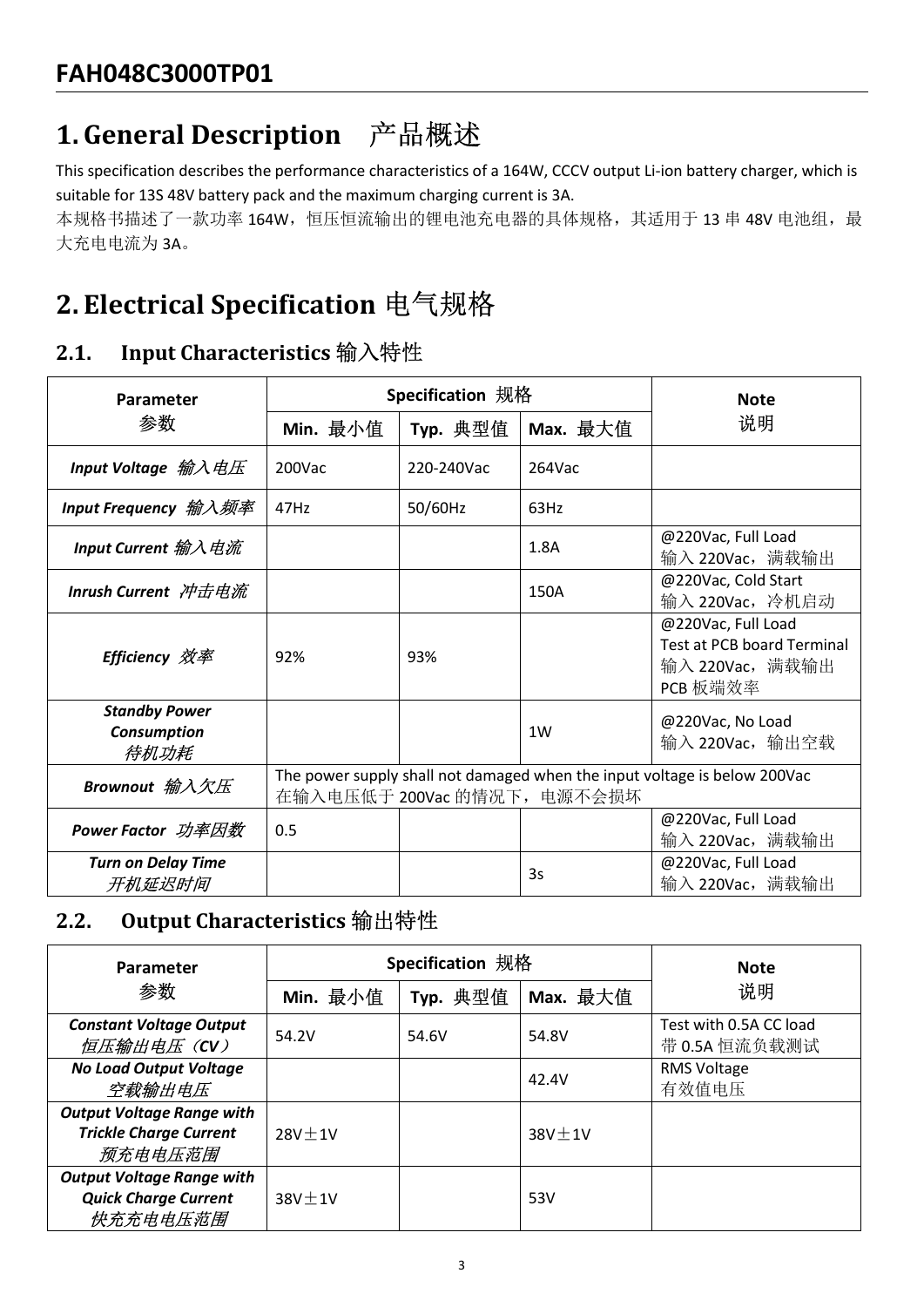# FAH048C3000TP01

| <b>FAH048C3000TP01</b>                                                                                                                                                                 |                 |       |                  |                                                                                                                                                                                                                                                                                                                |
|----------------------------------------------------------------------------------------------------------------------------------------------------------------------------------------|-----------------|-------|------------------|----------------------------------------------------------------------------------------------------------------------------------------------------------------------------------------------------------------------------------------------------------------------------------------------------------------|
| <b>Trickle Charge Current</b><br>预充充电电流(CC1)                                                                                                                                           | 0.5A            | 0.6A  | 0.7A             |                                                                                                                                                                                                                                                                                                                |
| <b>Fast Charge Current</b><br>快充充电电流 (CC2)                                                                                                                                             | 2.85A           | 3.0A  | 3.15A            |                                                                                                                                                                                                                                                                                                                |
| <b>Charging End Current</b><br>充电截至电流                                                                                                                                                  | 0.2A            | 0.35A | 0.5A             |                                                                                                                                                                                                                                                                                                                |
| <b>Output Current Ripple</b><br>输出电流纹波                                                                                                                                                 |                 |       | 0.9A             | 25°C, Battery Load, 20MHz<br>Bandwidth<br>25℃环温, 电池负载,<br>20MHz 带宽                                                                                                                                                                                                                                             |
| <b>Battery Reverse Current</b><br>电池反向电流                                                                                                                                               |                 |       | 1 <sub>m</sub> A | AC Power off<br>AC 断电                                                                                                                                                                                                                                                                                          |
| <b>Holdup Time</b><br>保持时间                                                                                                                                                             | 8 <sub>ms</sub> |       |                  | @230Vac, Full Load<br>输入 230Vac, 满载输出                                                                                                                                                                                                                                                                          |
| LED Indicator LED 指示灯<br>2.3.                                                                                                                                                          |                 |       |                  |                                                                                                                                                                                                                                                                                                                |
| between 75% and 100%. And the green light LED indicates the battery is fully charged.<br>75%之间, 蓝色表示电池电量在 75%和 100%之间。绿灯表示电池已充满电。                                                      |                 |       |                  | Red, yellow, blue light LED indicates the battery is on charging, and red light indicates that the battery level is less<br>than 50%, yellow light indicates the battery level is between 50% and 75%, blue light indicates the battery level is<br>红色, 黄色, 蓝色 LED 灯表示电池正在充电, 其中红色表示电池电量低于 50%, 黄色表示电池电量在 50%和 |
| Protection Characteristics 保护特性<br>2.4.                                                                                                                                                |                 |       |                  |                                                                                                                                                                                                                                                                                                                |
| 2.4.1 Over Voltage Protection 过压保护<br>mode during OVP, and it will return to normal operation after the fault condition is removed.<br>过压保护电压小于 63Vdc。产品过压保护模式为自动恢复模式, 当故障排除后产品恢复正常工作。 |                 |       |                  | The output voltage that triggers over voltage protection less than 63Vdc. The power supply will enter auto-recovery                                                                                                                                                                                            |
| 2.4.2 Over Temperature Protection 过温保护                                                                                                                                                 |                 |       |                  | The power supply enters over temperature protection mode when the ambient temperature over 60 $\degree$ C $\pm$ 10 $\degree$ C.<br>The protection mode is auto-recovery mode, and it will return to normal operation after the fault condition is                                                              |

**From Finally and The Matter State of the Matter of the protection is and the protection of the protection of the protection of the protection of the protection of the protection of the protection of the protection of th The power supply enternal condition in the ambient over temperature protection model in the ambient temperature protection model in the ambient temperature protection model when the ambient temperature protection model** 

removed. 75%之间,蓝色表示电池电量在 75%和 100%之间。绿灯表示电池已充满电。<br>**2.4. Protection Characteristics 保护特性**<br>2.4. Over Voltage Protection 过压保护<br>The output voltage Protection 过压保护<br>mode during OVP, and it will return to normal operation after the fault 2.4. Protection Characteristics 保护特性<br>The output voltage Protection 过压保护<br>The output voltage that triggers over voltage protection less than 63Vdc. The power supply will enter auto-recovery<br>mode during OVP, and it will ret

当环境温度高于 60℃±10℃时,产品进入过温保护状态,保护模式为自恢复模式。当故障解除后产品恢复正 常工作。

红色,黄色,蓝色 LED 灯表示电池正在充电,其中红色表示电池电量低于 50%,黄色表<br>75%之间,蓝色表示电池电量在 75%和 100%之间。绿灯表示电池已充满电。<br>**2.4.1 Over Voltage Protection 立压保护**<br>**2.4.1 Over Voltage Protection 过压保护**<br>**2.4.1 Over Voltage Protection 过压保护**<br>**2.4.1 Over Voltage Protec** 当输出短路时,产品进入保护状态。保护模式为自动恢复模式,当故障排除后产品恢复正常工作。 **2.4.1 Over Voltage Protection 过压保护**<br>The output voltage that triggers over voltage protection less than 63Vdc. The power supply will enter a<br>mode during OVP, and it will return to normal operation after the fault conditio

The output voltage that triggers over voltage protection less than 63Vdc. The power supply will enter auto-recovery<br>mode during OVP, and it will return to normal operation alter the fault condition is removed.<br>
The power mode during OVP, and it will return to normal operation after the fault condition is removed.<br>过压保护电压小于 63Vdc. 产品过压保护模式为自动恢复模式,当故障排除后产品恢复正常工作。<br>**TAL OVer Temperature Protection in 过温保护**<br>The power supply enters over temperat 当电池反接时,产品进入保护模式。保护模式为自动恢复模式,当故障排除后产品恢复正常工作。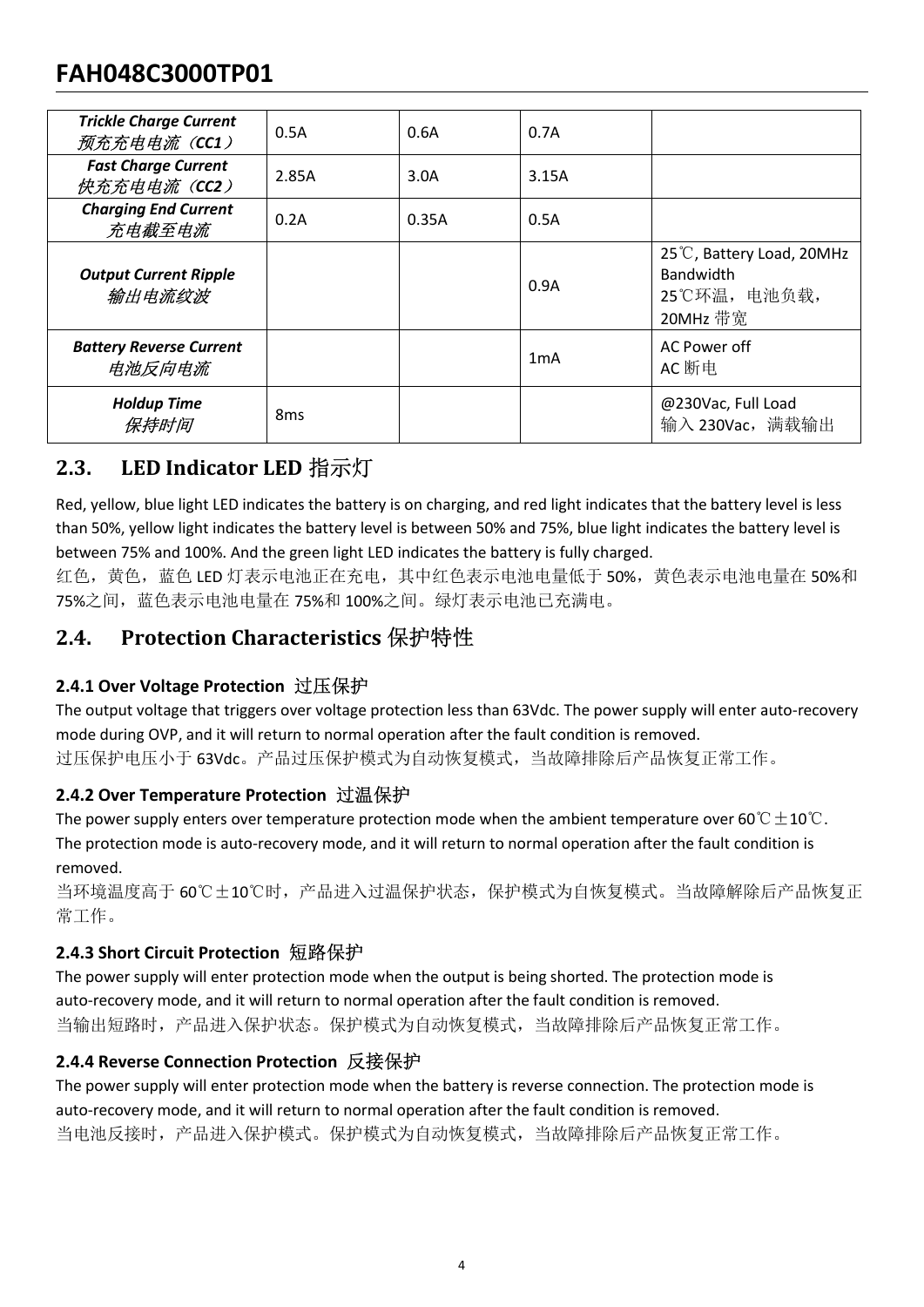# FAH048C3000TP01<br>3. Environmental Requirement 环境要求<br>3.1. Operation Temperature and Relative Humidity<br>0℃~35℃, 20%-RH~80% RH<br>0~35 摄氏度,20%-80%相对湿度<br>3.2. Storage Temperature and Relative Humidity 有<br>-10℃~70℃, 10% RH~90% RH,Non-C FAH048C3000TP01<br>3. Environmental Requirement 环境要求<br>3.1. Operation Temperature and Relative Humidity<br>0℃ ~ 35℃, 20% RH ~ 80% RH<br>0~ 35 摄氏度, 20%-80%相对湿度<br>3.2. Storage Temperature and Relative Humidity 存4<br>-10℃ ~ 70℃, 10% RH ~ 9 FAH048C3000TP01<br>3. Environmental Requirement 环境要求<br>3.1. Operation Temperature and Relative Humidity 工作<br>0℃ ~35℃, 20% RH ~ 80% RH<br>0~35 摄氏度,20%-80%相对湿度<br>3.2. Storage Temperature and Relative Humidity 存储温<br>-10℃ ~70℃, 10% RH ~ 9 FAH048C3000TP01<br>3. Environmental Requirement 环境要求<br>3.1. Operation Temperature and Relative Humidity<br>0℃~35℃, 20% RH~80% RH<br>0~35 摄氏度,20%-80%相对湿度<br>3.2. Storage Temperature and Relative Humidity 存作<br>-10℃~70℃, 10% RH~90% RH, Non

# FAH048C3000TP01<br>3. Environmental Requirement 环境要求<br>3.1. Operation Temperature and Relative Humidity 工作温度和湿度<br>o℃ ~35℃,20% RH ~80% RH FAH048C3000TP01<br>3. Environmental Requirement 环境要求<br>3.1. Operation Temperature and Relative Humidity 工作温度和湿度<br>0℃ ~35℃, 20% RH ~ 80% RH<br>0~35 摄氏度,20%-80%相对湿度<br>3.2. Storage Temperature and Relative Humidity 存储温度与湿度 FAH048C3000TP01<br>3. Environmental Requirement 环境要求<br>3.1. Operation Temperature and Relative Humidity 工作温度和湿度<br>0℃ ~35℃, 20% RH ~ 80% RH<br>0~35 摄氏度,20%-80%相对湿度<br>3.2. Storage Temperature and Relative Humidity 存储温度与湿度<br>-10℃ ~70℃, 1 FAH048C3000TP01<br>3. Environmental Requirement 环境要求<br>3.1. Operation Temperature and Relative Humidity 工作温度和湿度<br>ov ~ 35℃, 20% RH ~ 80% RH<br>o ~ 35 摄氏度,20%-80%相对湿度<br>3.2. Storage Temperature and Relative Humidity 存储温度与湿度<br>-10℃ ~ 70 FAH048C3000TP01<br>3. Environmental Requirement 环境要求<br>3.1. Operation Temperature and Relative Humidity 工作温度和湿度<br>0℃ ~ 35℃, 20% RH ~ 80% RH<br>0~35 摄氏度,20%-80%相对湿度<br>3.2. Storage Temperature and Relative Humidity 存储温度与湿度<br>-10℃ ~ 70℃, <del>FAHU48C3U001P01<br>
3. Environmental Requirement 环境要求<br>
3.1. Operation Temperature and Relative Humidity 工作温度和湿度<br>
0° ≈ 35℃, 20% RH ~ 80% RH<br>
0° 35 摄氏度,20%-80%相对湿度<br>
3.2. Storage Temperature and Relative Humidity 存储温度与湿度<br>
3.2</del>

# FAH048C3000TP01<br>3. Environmental Requirement 环境要求<br>3.1. Operation Temperature and Relative Humidity 工作温度和湿<br>0℃~35℃, 20% RH~80% RH<br>0~35 摄氏度,20%-80%相对湿度<br>3.2. Storage Temperature and Relative Humidity 存储温度与湿度<br>-0℃~70℃, 10% RH~

IP52

3.1. Operation Temperature and Relative Humidity 工作温度和湿<br>0°C ~35℃, 20% RH ~ 80% RH<br>0 ~ 35 摄氏度,20%-80%相对湿度<br>3.2. Storage Temperature and Relative Humidity 存储温度与湿度<br>-10°C ~70℃, 10% RH ~ 90% RH, Non-Condensing<br>-10 ~ 70 摄氏度,10%-0°C ~ 35℃, 20% RH ~ 80% RH<br>0~35 摄氏度,20%-80%相对湿度<br>3.2. Storage Temperature and Relative Humidity 存储溢<br>-10℃ ~ 70℃, 10% RH ~ 90% RH, Non-Condensing<br>-10~70 摄氏度,10%-90%相对湿度,非凝露<br>3.3. Operation Altitude 工作海拔<br>0~5, 000 meters<br>0~5, 3.2. Storage Temperature and Relative Humidity 存储温度与湿度<br>-10℃~70℃, 10% BK+30% BH , Non-Condensing<br>-10~70 摄氏度,10%-90%相对湿度,非環露<br>0~5, 000 meters<br>0~5, 000 meters<br>0~5, 000 meters<br>5)5、000 meters<br>5)5、000 meters<br>4.3. Ingress Protec 0~5,000 meters<br>0~5,000 \*<br>**3.4. Ingress Protection Rating 防护等级**<br>1P52<br>1P52<br>1P52<br>**4. Reliability Requirement** 可靠性要求<br>4.1. MTBF 平均无故障时间<br>The MTBF shall be more than 100,000 hours at 25℃,230Vac input, and full load output.<br>产品平均无

-10℃~70℃, 10% RH~90% RH,Non-Condensing<br>-10~70 摄氏度,10%-90% RH,Non-Condensing<br>-10~70 摄氏度,10%-90%相对湿度,非凝露<br>3.3. Operation Altitude 工作海拔<br>0~5, 000 meters<br>0~5, 000 \*<br>1500 meters<br>0~5, 000 \*<br>3.4. Ingress Protection Rating 防护等级<br>50 -10℃~70℃, 10% RH~90% RH,Non-Condensing<br>-10~70 摄氏度,10%-90%相对湿度,非凝露<br>0~5, 000 meters<br>0~5, 000 meters<br>0~5, 000 meters<br>0~5, 000 meters<br>10~5, 000 meters<br>4.3. Ingress Protection Rating 防护等级<br>4.1. MTBF 平均无故障时间<br>The MTBF shall be m 3.3. Operation Altitude 工作海拔<br>o~5.000 \*\*<br>o~5.000 \*\*<br>4.3. Ingress Protection Rating 防护等级<br><br>4.1. MTBF 平均无故障时间<br>A.1. MTBF 平均无故障时间<br> $\begin{array}{l} \longleftarrow{\mathbb{R}} \mathbb{R}^{n} \times \mathbb{R}^{n} \times \mathbb{R}^{n} \times \mathbb{R}^{n} \times \mathbb{R}^{n} \times \mathbb{R}^{n} \times \mathbb{R}^{n} \times \$ 0~5,000 meters<br>0~5,000 \*<br>3.4. Ingress Protection Rating 防护等级<br><br>1P52<br>1P52<br>4. Reliability Requirement 可靠性要求<br>4.1. MTBF 平均无故障时间<br>The MTBF shall be more than 100,000 hours at 25℃, 230Vac input, and full load output.<br>产品平均无故障时间大<br> 3.4. Ingress Protection Rating 防护等级<br>
1952<br>
1952<br>
4. Reliability Requirement 可靠性要求<br>
4.1. MTBF 平均无故障时间<br>
The MTBF shall be more than 100, 000 hours at 25℃, 230Vac input, and full load output.<br>
产品平均无故障时间大于100, 000 小时,在 25℃环基, IP52<br>**4. Reliability Requirement** 可靠性要求<br>**4.1.** MTBF 平均无故障时间<br>The MTBF shall be more than 100, 000 hours at 25℃, 230Vac input, and full load output.<br>产品平均无故障时间大于 100, 000 小时,在 25℃环温, 230Vac 输入和满载输出情况下。<br>**4.2.** Electrolytic Ca 4. Reliability Requirement 可靠性要求<br>
1.1. MTBF 平均无故障时间<br>
The MTBF shall be more than 100, 000 hours at 25°C, 230Vac input, and full load output.<br>
产品平均无故障时间大于 100, 000 小时,在 25℃环温, 230Vac 输入和满载输出情况下。<br>
The lifetime of electrolyt 1.2. Treading the more than 100, 000 hours at 25℃, 230Vac input, and full load output.<br>The MTBF shall be more than 100, 000 hours at 25℃, 230Vac 输入和清教输出情况下。<br>4.2. Electrolytic Capacitor Lifetime 电解电容寿命<br>The lifetime of ele 产品平均无故障时间大于 100, 000 小时,在 25℃环温, 230Vac 输入和满致输出情况下。<br>**4.2. Electrolytic Capacitor Lifetime 电解电容寿命**<br>The lifetime of electrolytic capacitor Tifetime 电解电容寿命<br>产品电解电容存分 5个 10, 000 小时,在 25℃环温, 230Vac 输入和洞教输出情况下。<br>**4.3. Drop Test** 

水泥材质地面,80 厘米高度,每个面 1 次

频率:10-300Hz;加速度:1G;振幅:3.5mm;X,Y,Z 轴每个方向 1 小时。

小于 25db, 距离电源 1 米处测量, 测试条件为输入 230VAC/50Hz, 输出任意负载。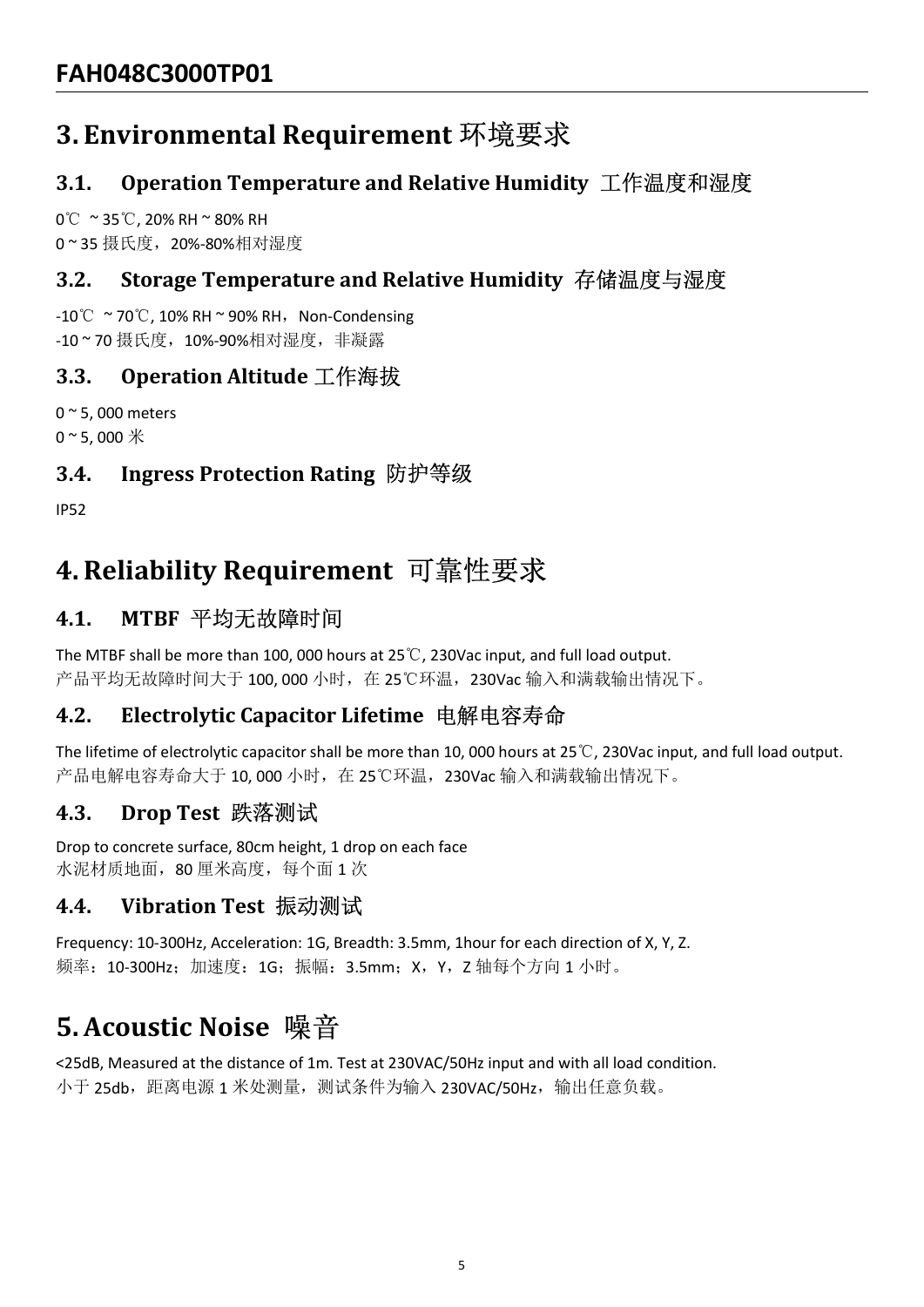